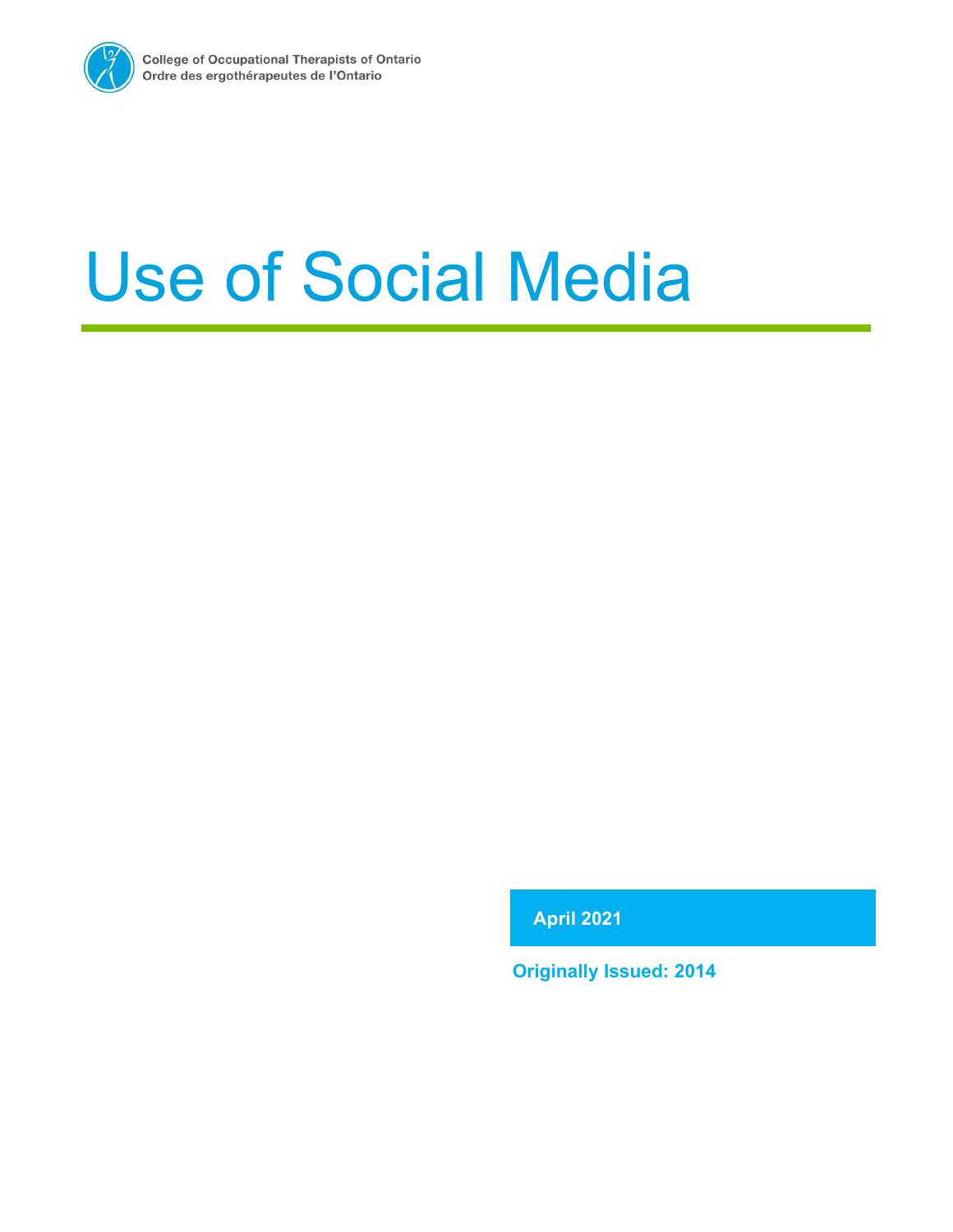## Public Protection

Social media refers to all "web-based and mobile applications that allow individuals or organizations to create, share and communicate content quickly through user-generated digital environments using multi-way communication."[1](#page-1-0) Some social media platforms enable users to share links and written messages, while others allow for sharing of photos and videos. This document outlines the principles for occupational therapists' safe and ethical use of social media. If occupational therapists misuse social media, it can adversely impact the public, undermine trust, and reflect poorly on the profession. Occupational therapists using social media in their practice must uphold the College standards, comply with privacy legislation, and always act responsibly online.

## Benefits of Social Media

There are many benefits to using social media as an occupational therapist. Social media can: foster collegial relationships and enable occupational therapists to disseminate information quickly and widely, help to identify and coordinate resources, locate services and link with other practitioners, and promote general occupational therapy education and professional development.

## Maintaining Professionalism

Occupational therapists must use social media platforms professionally, securely, and responsibly. At times, the lines between public and private, professional and personal, can easily blur. There may be instances where an occupational therapist's social media posts in their personal life can cause reputational harm to the profession, the public, and themselves.

Whenever occupational therapists use their professional designation online, they are seen as acting professionally, even when referring to their professional status on personal accounts. Occupational therapists need to be mindful of their posts on personal accounts as the public may not separate the professional from the individual. When using their professional title online, occupational therapists should be professional, honest, respectful, and trustworthy.

Occupational therapists must comply with the [Standards for Professional Boundaries.](https://www.coto.org/docs/default-source/default-document-library/standards-for-professional-boundaries-2015.pdf?sfvrsn=1d4f5c59_8) This expectation extends to online activities, as it does in-person interactions. For example, 'friending', 'liking', commenting on, tagging a client, or engaging in non-professional interactions, including private messaging with clients can confuse and cross professional boundaries. **Consent is never a defense for a boundary violation or boundary crossing, even on social media.** 

<span id="page-1-0"></span>*<sup>1</sup> College of Physiotherapy Alberta. Retrieved from [https://www.physiotherapyalberta.ca/files/practice\\_guideline\\_social\\_media.pdf](https://www.physiotherapyalberta.ca/files/practice_guideline_social_media.pdf)*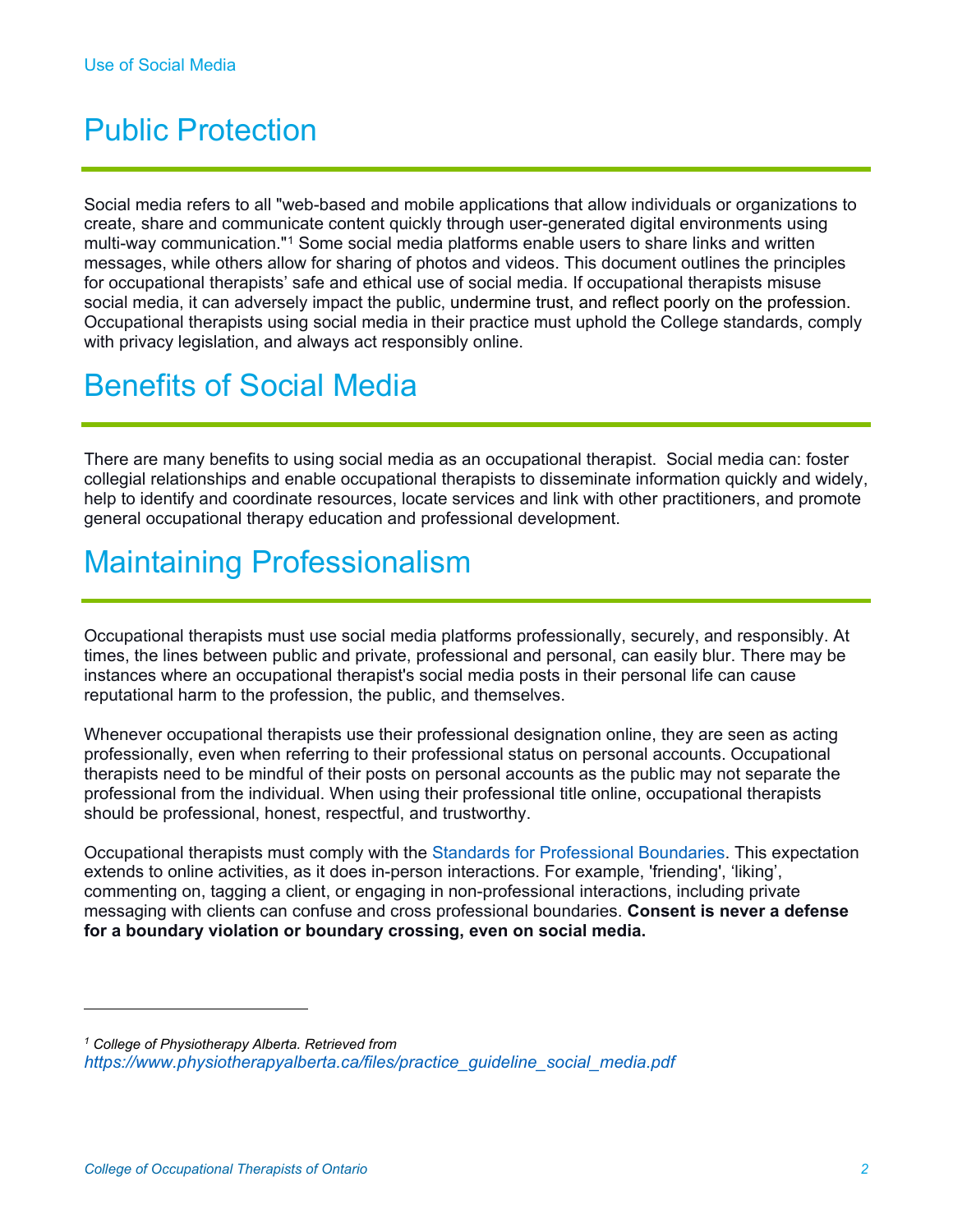In the very rare circumstance that the only platform for communication with a client is social media, the occupational therapist should ensure the client understands what information or content is permitted to be shared. For example, an occupational therapist can use social media to share general education resources or information about group sessions being careful to safeguard client identification and privacy. Occupational therapists must have a clear rationale for the use of social media that involves any client interaction and document the appropriate informed consent in the clinical record as outlined in the [Standards for Consent.](https://www.coto.org/docs/default-source/default-document-library/standards-for-consent-2017.pdf?sfvrsn=311a0ab3_2) Specific clinical guidance to clients should be avoided. The onus is on occupational therapists to ensure they comply with privacy legislation and maintain client privacy and confidentiality.

# Privacy and Confidentiality

Occupational therapists must apply the relevant privacy legislation in the social media environment. To protect client privacy and confidentiality, occupational therapists must not post a client's personal health information on any social media site or post testimonials received from a service recipient that reference care provided by a specific occupational therapist.

When using social media, occupational therapists should remain updated on each platform's privacy settings. Remember, even on a personal social media account, your employer, colleagues, or service users may be able to see your posts or personal information. It is best to assume that everyone views anything you post online. Even with maximum privacy settings, something you share online can easily be copied and forwarded without your consent. A post can remain in the public domain even if deleted from the account.

#### Pause Before You Post

When using social media, occupational therapists should apply the same professional practices as when communicating in other ways. Occupational therapists must demonstrate respect and avoid using language that others might consider inappropriate or offensive. Occupational therapists must use professional judgement in deciding whether to post or share something. If posting content from another source, occupational therapists need to consider copyright infringements including proper referencing.

When using social media, only post comments and items appropriate for public view. Before saving, sending or posting, an occupational therapist should **confirm that the information is safe to make public or to broadcast. If it is not, the message should be changed, deleted, or ignored.** Occupational therapists are in positions of influence and must understand they are accountable for any comments, opinions, and viewpoints communicated through social media forums, including language and tone.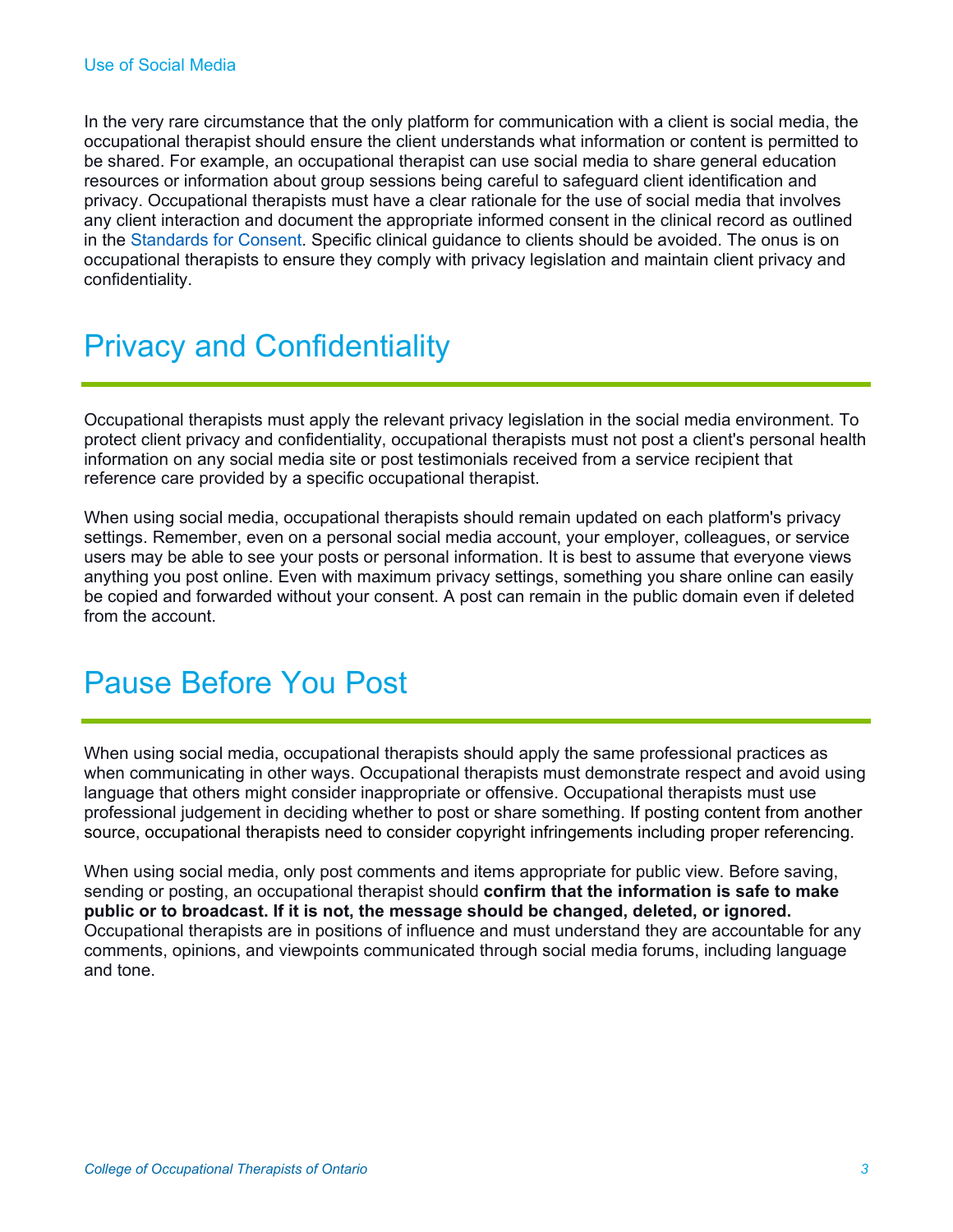# Advertising and Conflict of Interest

When using social media to advertise occupational therapy services, the information must be factual and verifiable. Occupational therapists must avoid conflicts of interest when using social media as noted in [Professional Misconduct O.95/07.](https://www.ontario.ca/laws/regulation/070095) Social media should not be used to pressure clients to accept occupational therapy services nor promote or reference a specific brand of device or equipment as outlined in the [General Regulation](https://www.ontario.ca/laws/regulation/960226) O.226/96 *Advertising Part V*.

# Social Media Policy

Occupational therapists who are employees should be familiar with their employer's policies and procedures about social media. Some health care facilities monitor all social media communications involving the organization's name, logo, and identity linked through their staff's use. Occupational therapists should consult with their employer to obtain the necessary permission before using organizational information.

Occupational therapists in private practice should develop a social media policy and make this available to clients upon request. The length and details can vary, but consider including statements about conduct, disclaimers, security protocols, privacy compliance with legislation, and contact information. Occupational therapists can seek legal support in developing their social media policies appropriate for their practice.

## Monitoring Online Activity

Occupational therapists need to regularly monitor the social media sites that they engage with, to critically appraise information posted and remove unprofessional or offensive content that may impact their professional online presence.

#### **Summary**

This document provides information for occupational therapists who use social media personally and professionally. In addition to following the College's standards and legislation, this offers practical considerations and recommended practice when using social media. Occupational therapists need to understand and evaluate the ongoing risks and benefits of using social media and are expected to uphold the profession's values in their online activities.